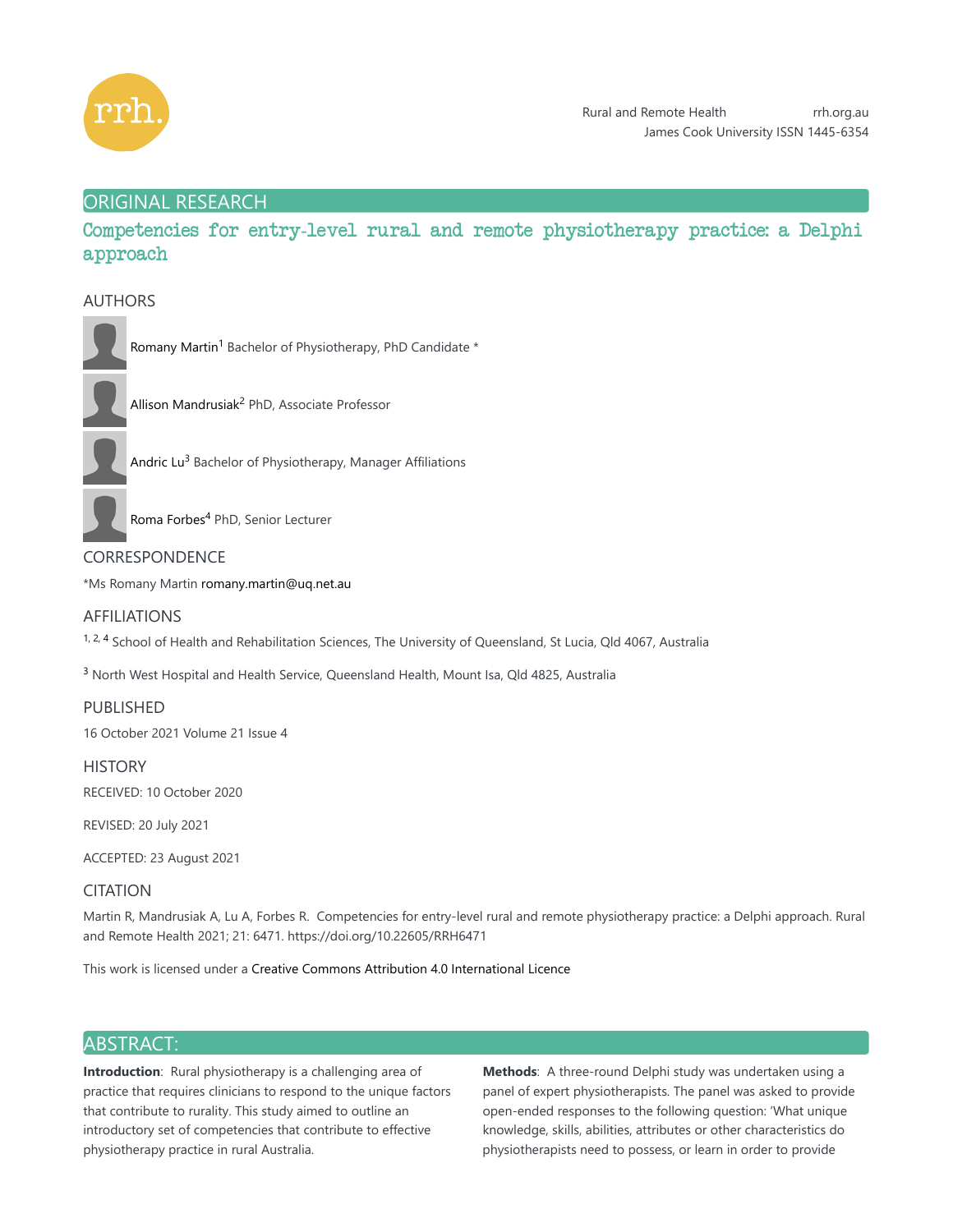effective physiotherapy specifically in a rural or remote setting?' These responses were then thematically analysed to create competencies. The competencies were evaluated in the subsequent rounds by the Delphi panel. Consensus was set at 80%. Rural and remote experts were determined through criteria including duration of practice, established expert frameworks, and self- or peer nomination. The publicly accessible Australian *Physiotherapy* Association database was used to access the contact details of 222 physiotherapists working in rural and remote locations across all Australian states and territories. Seventeen expert physiotherapists met inclusion criteria and consented to participation.

**Results:** Seventeen expert physiotherapists completed round one

with a 100% response rate. Analysis of the expert panel responses yielded an initial 24 competencies. The second round had a response rate of 94.1%, and the third round 93.8%. A final set of 19 competencies was established. The knowledge, skills and attributes featured in the competencies relate to responsivity to rural locality, adapting to individual community needs and problem solving in response to challenges to practising in rural and remote locations.

**Conclusion:** This study has introduced a set of competencies that may contribute towards effective physiotherapy practice in the rural setting. The competencies provide a common language for physiotherapists and their employers, and may be used to guide training or mentorship in this setting.

#### Keywords:

allied health, Australia, competencies, Delphi, education, entry-level practice, physiotherapy, pre-professional training, qualitative.

# FULL ARTICLE:

#### **Introduction**

Seven million people live in rural and remote Australia, constituting 29% of the Australian population<sup>1</sup>. These communities face significant healthcare disparities when compared to their metropolitan counterparts, with reduced life expectancy and an increased burden of disease<sup>2</sup>. Physiotherapists are known to contribute to health care in this community; however, there are several barriers to the recruitment and retention of rural physiotherapists. For example, rural physiotherapists report stress associated with managing large caseloads<sup>3</sup>, having limited support<sup>4</sup> and providing care across wider clinical areas to more culturally diverse populations than their metropolitan counterparts<sup>4</sup>.

Rural and remote physiotherapy in Australia has evolved to be regarded by some as a discipline in its own right<sup>5</sup>. A 2009 literature review by the Centre for Allied Health Evidence defined additional competencies and skills required of allied health professionals in rural and remote health practice to bridge the gap from metropolitan practice<sup>6</sup>. The domains recognised by the review were clinical, organisational, professional, cultural, team practice, and attitudinal, and are all considered to contribute to effective rural practice<sup>6</sup>. The postgraduate Allied Health Rural Generalist Pathway<sup>7,8</sup> emerged in response to a need for additional training pathways within the discipline. Such qualifications aim to provide the knowledge, skills and attributes needed of practitioners who best meet the needs of the community<sup>7</sup>. At the graduate level, Beattie and colleagues created an entry to practice framework titled Developing rural and remote allied health competencies<sup>9</sup>, which addressed three broad domains of practice: generic, professional and technical. Therefore, although great work has already been done to understand competencies required for effective allied health practice in rural and remote contexts, as well as development of training frameworks to support best practice health care for these communities, work specific to the physiotherapy context is yet to be performed.

meet the competencies outlined in the physiotherapy practice thresholds in Australia and Aotearoa New Zealand<sup>10</sup>. These competencies encompass knowledge, skills and attributes such as 'plan and implement an efficient, effective, culturally responsive and client-centred physiotherapy assessment' and 'advocate for clients and their rights to health care'<sup>10</sup>. Competencies can provide credibility and accountability to a profession, by streamlining the expectations of all stakeholders and providing an objective measure of outcomes<sup>11</sup>. Competencies can also be utilised to create frameworks for pre-professional training and professional development, and can underpin role descriptions.

Employers and education providers advocate for training in preparation for entering and succeeding in the rural workforce<sup>6,12,13</sup>, and competencies similar to those above may be considered the first step to inform the creation of physiotherapy support. With acknowledgement of the work of Beattie and colleagues regarding competencies for rural allied health practitioners<sup>9</sup>, the work underpinning the postgraduate Rural Allied Health Generalist Pathway<sup>8</sup>, and the physiotherapy practice thresholds in Australia and Aotearoa New Zealand 2015<sup>10</sup>, there has been no investigation into the physiotherapy-specific skills that contribute to effective entry-level practice in rural and remote settings. The exploration of competencies that contribute to effective physiotherapy practice in rural settings may inform strategies aimed to enhance the transition from student to clinician in this challenging context. Therefore, this study aimed to identify a set of competencies that contribute to effective physiotherapy practice in rural Australia.

## **Methods**

#### *Study design*

The Delphi method aims to reach consensus of opinion of a group of identified experts by providing organised feedback between 'rounds' where experts collate their ideas<sup>14,15</sup>. The experts independently complete several rounds of a survey, through which they are asked to consider and refine their own opinions and the

To enter the physiotherapy profession, practitioners are required to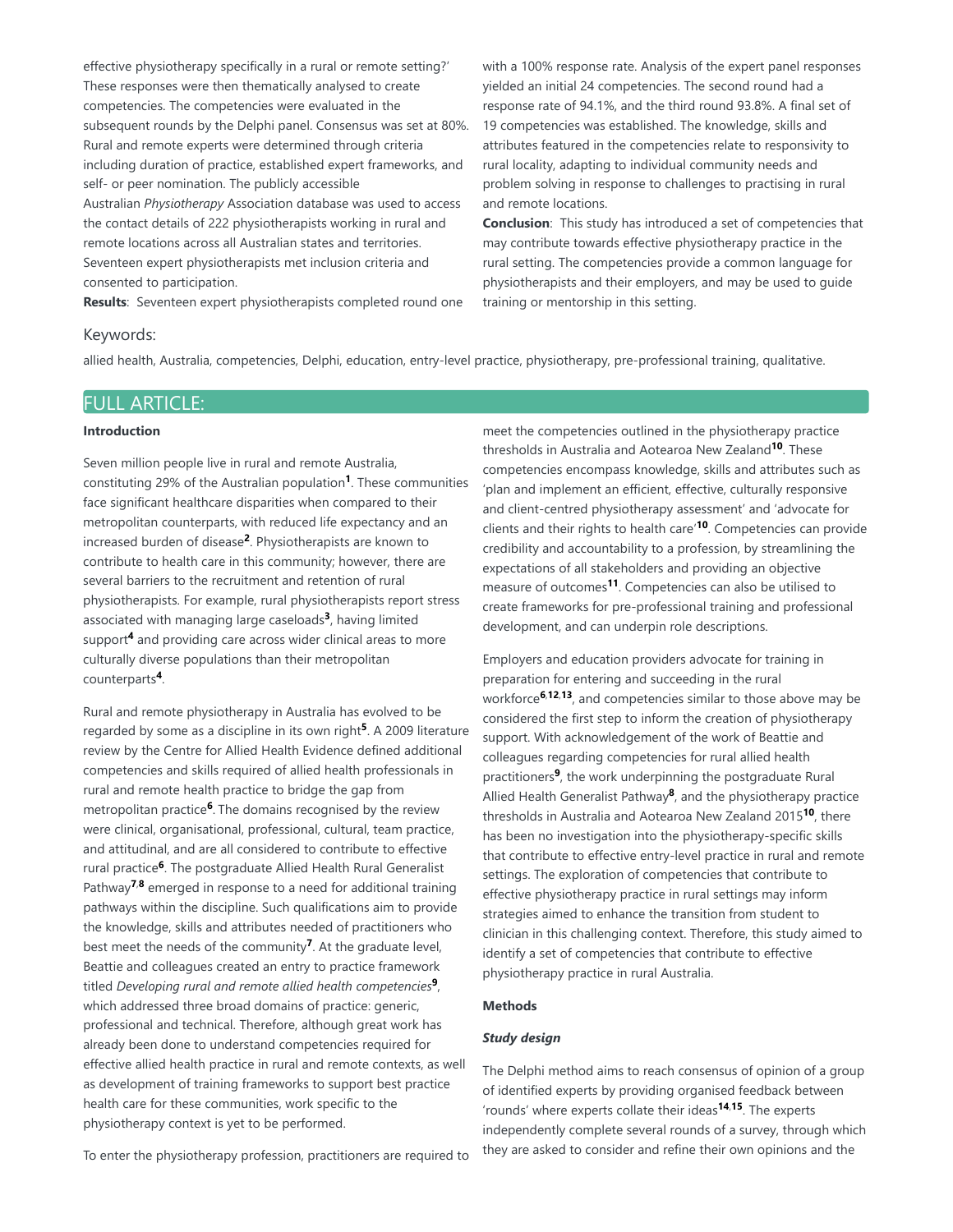de-identified opinions of the other panel members until consensus is reached<sup>16</sup>. The Delphi method allows for asynchronous contribution from geographically dispersed experts in rural and remote physiotherapy practice, without the need to have all contributors in the same location and also avoiding potentially destructive group dynamics<sup>17</sup>. This method has also been used to define and clarify roles and performance competencies across health care and education<sup>17,18</sup>.

#### *Participants*

Three rounds of online questionnaires were used (detailed below), which exceeds the required two rounds considered adequate for collation of varied and comprehensive expert opinions<sup>17</sup>. Agreement between 80% of the panel members was the benchmark selected a-priori to indicate that consensus had been reached<sup>17</sup>.

In this study, experts in rural and remote physiotherapy were selected in agreement with expert criteria defined by Jensen et al<sup>19</sup>. These criteria include:

*(a) a dynamic, multidimensional knowledge base that is patient-centred and evolves through therapist reflection,*

*(b) a clinical reasoning process that is embedded in a collaborative, problem-solving venture with the patient,*

*(c) a central focus on movement assessment linked to patient function, and*

*(d) consistent virtues seen in caring and commitment to patients . 19*

In addition to these criteria, experts were required to have worked full-time in a rural or remote workplace for a minimum of 5 years over the previous 10-year period. This aimed to ensure sufficient experience as well as recency of rural and remote practice. The Modified Monash Model (MMM) was chosen to classify rural and remote areas<sup>20</sup>.

The usefulness of findings from the Delphi method depends on the breadth of perspectives obtained<sup>17</sup>. The publicly accessible Australian Physiotherapy Association database<sup>21</sup> was used to access the contact details of 222 physiotherapists working in rural and remote locations across all Australian states and territories. Physiotherapists were contacted by email and asked to consider the criteria above and nominate themselves or their peers to participate. Physiotherapists were encouraged to consider nominating peers outside of their setting of practice to promote diversity of the sample. A minimum of 15 members for the initial panel<sup>14</sup> was determined, with a first-to-consent approach applied to the purposive sampling. Eligible participants were sent the round one survey from the lead researcher by email. Participants were assured that their responses would remain de-identified.

### *Data collection*

The Delphi question was designed following a review of the literature and through collaboration with the research team

including a panel of expert academics, researchers and physiotherapists working in rural and remote locations. This question aimed to elicit detailed and specific responses that would allow for thematic analysis in combination with other participants' responses, for the generation of competencies<sup>17</sup>. Round one was piloted by a convenience sample of physiotherapists (*n*=28) who were contacted through the initial recruitment, but did not meet the inclusion criteria of the study. This was undertaken to refine the structure and content of the Delphi question. No changes were required as a result.

The initial round of the Delphi was created in an online survey program and sent as a link to consenting panel members. Round one contained both demographic questions and the open response question of the Delphi:

What unique knowledge, skills, abilities, attributes or other characteristics do physiotherapists need to possess, or learn in order to provide effective physiotherapy specifically in a rural or remote setting?

## *Data analysis*

The responses from round one were thematically analysed<sup>22</sup> as per Delphi protocol<sup>14</sup>, with the assistance of NVivo v10 (QSR International; https://www.qsrinternational.com/nvivo-qualitativedata-analysis-software/support-services/nvivo-downloads) to review and categorise the data. The lead researcher (RM) undertook training in qualitative analysis and the use of NVivo prior to immersing in the raw data, with the aim of identifying possible competencies suggested by the expert panel. All data were read several times to ascertain the intended meaning of the participants, and then coded with initial themes and subthemes. This step was repeated independently by another researcher (RF) to ensure the creditability of the findings. To ensure the validity of the results, an experienced rural physiotherapist (AL), not involved as a participant, reviewed the data, codes and themes to aid in the verification of findings. All potential themes were then reviewed and discussed by the research team.

#### *Delphi process*

A total of 127 items were provided by the panel in round one, which resulted in 22 competencies following data analysis (Fig1). The 22 competencies derived from round one were presented to the expert panel in round two in a table format. Participants were invited to consider each competency and indicate whether they felt that it was 'important for most rural and remote physiotherapists', 'important for only some rural and remote physiotherapists' or 'not important for rural and remote physiotherapists'. Questionnaires were individualised to each participant to include their answers from round one along with the 22 competency items. Each survey also included an open text space for participants to raise concerns or provide additional information regarding the competencies. Each round of the Delphi was open for 3 weeks, with prompting emails sent to nonresponding participants 1 week prior to closure.

A total of seven panel members provided additional responses in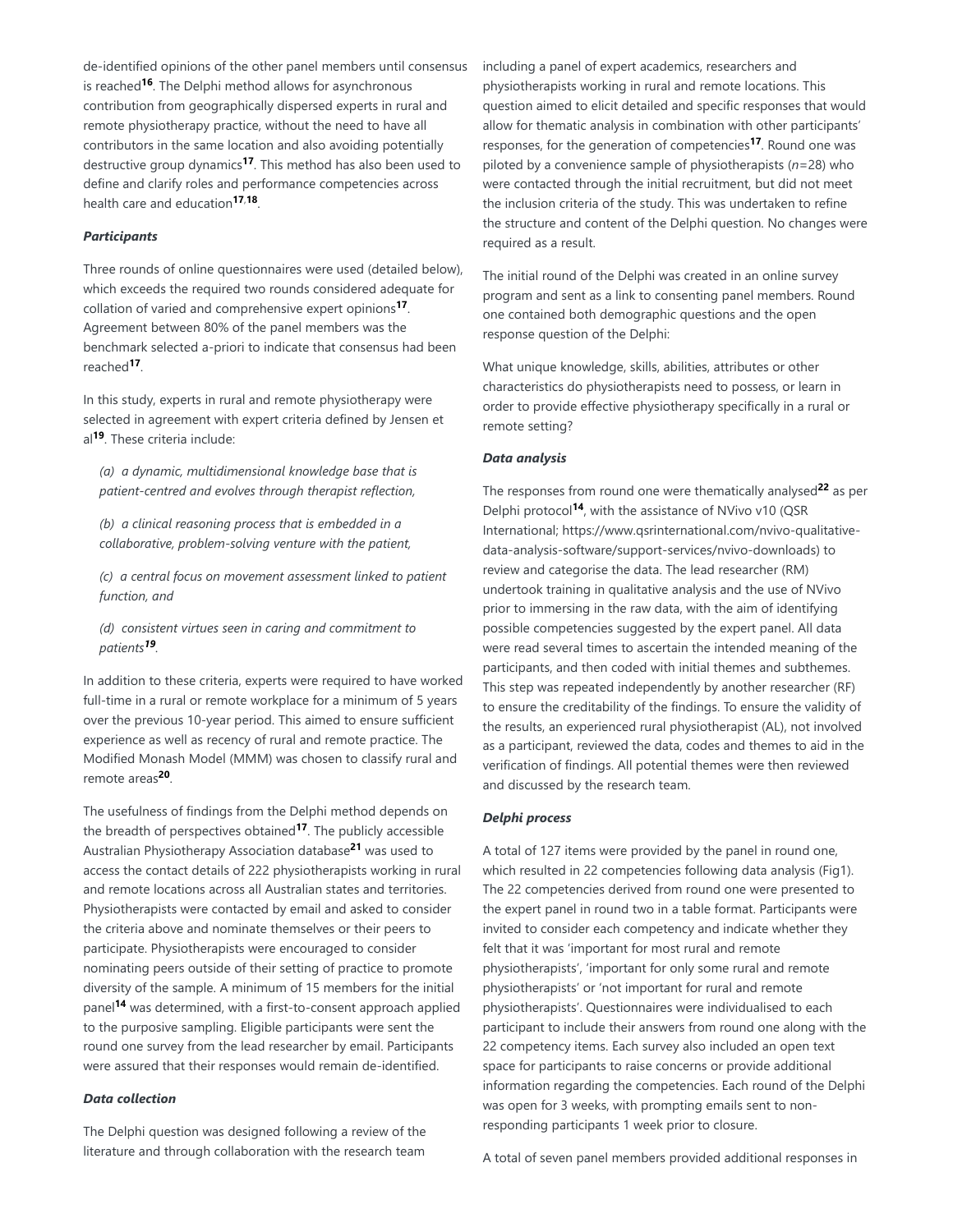the open text space during round two. This resulted in two new competencies being presented to the expert panel in round three (totalling 24 competencies for panel consideration). Round three

followed identical procedures to round two. At the completion of round three, no additional free text comments were provided by the respondents, signalling the completion of the survey rounds.



**Figure 1:** *Data analysis rounds one, two and three.*

#### *Ethics approval*

Ethics clearance was obtained from the University of Queensland Human Research Ethics Committee (approval number 2019002084).

## **Results**

A purposive sample of 17 expert physiotherapists agreed to participate. All 17 panel members completed the first round (100% response rate), 16/17 completed the second round (94.1% response rate), and 15/16 competed the third round (93.8% response rate). The responses from participants who completed rounds one and two were not removed if they did not respond in subsequent rounds, as consistent with the Delphi approach<sup>16</sup>. Reported reasons for attrition included participants taking periods of annual leave and failing to complete the survey within the required timeframe.

Rural experience among the panel had a range of 5–36 years, with an average of 17.5 years. Over half of the participants were female (10/17, 58.8%) with most participants (8/17, 47.1%) based in large rural towns (MM 3), followed by medium rural towns (MM 4) (4/17, 23.5%), small rural towns (MM 5) (3/17, 17.7%), and remote

communities (MM 6) (2/17, 11.8%). Additional demographic information is outlined in Table 1. Most participants (13/17, 76.5%) identified as working in a 'musculoskeletal and/or sports private practice' setting, with four other settings identified. The Health Workforce Australia classification system was used to define the respondents' physical setting of work; however, the 'musculoskeletal and/or sports private practice' category does not reflect their clinical practice. The respondents worked across a broad range of clinical areas within their identified settings of practice, and a breakdown of their clinical expertise across the seven major disciplines of physiotherapy is presented in Table 2.

Of the 24 competencies presented to the panel, consensus was reached on a total of 19. These were considered by a consensus of 80% of the panel as 'important for most rural and remote physiotherapists'. Five competencies did not achieve consensus (Table 3). No competencies achieved consensus as being 'important for only some rural and remote physiotherapists' or 'not important for rural and remote physiotherapists'. Of the final set of 19 competencies, five achieved 100% agreement by the panel. The final set of competencies is outlined in Table 4 alongside the levels of consensus that were achieved for each competency.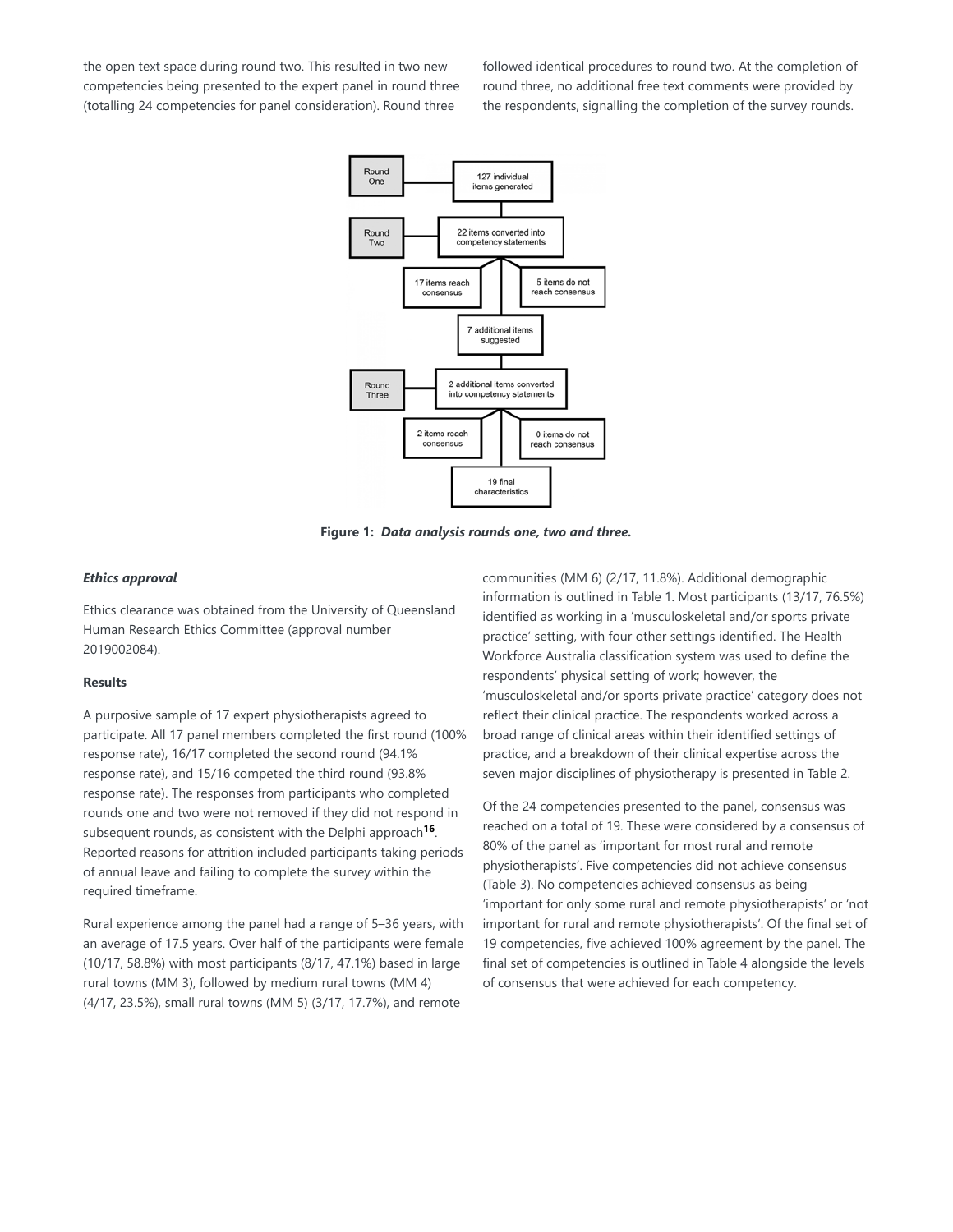## **Table 1: Demographic characteristics of the Delphi panel**

| Variable                         | n (%)     |
|----------------------------------|-----------|
| Gender                           |           |
| Male                             | 7(41.2)   |
| Female                           | 10(58.8)  |
| Age (years)                      |           |
| $20 - 29$                        | 0(0)      |
| $30 - 39$                        | 5(29.4)   |
| $40 - 49$                        | 3(17.7)   |
| $50 - 59$                        | 9(52.9)   |
| >60                              | 0(0)      |
| Physiotherapy experience (years) |           |
| $5 - 9$                          | 2(11.8)   |
| $10 - 14$                        | 3(17.7)   |
| $15 - 19$                        | 1(5.9)    |
| $20 - 24$                        | 2(11.8)   |
| $25 - 30$                        | 4(23.5)   |
| $\geq 30$                        | 5(29.4)   |
| Rural experience (years)         |           |
| $5 - 9$                          | 5(29.4)   |
| $10 - 14$                        | 2(11.8)   |
| $15 - 19$                        | 1(5.9)    |
| $20 - 24$                        | 5(29.4)   |
| $25 - 30$                        | 3(17.7)   |
| $\geq 30$                        | 1(5.9)    |
| Primary scope of practice        |           |
| Musculoskeletal                  | 13 (76.5) |
| Aged care                        | 1(5.9)    |
| Women's/men's health             | 1(5.9)    |
| Occupational health              | 1(5.9)    |
| Rural generalist                 | 1(5.9)    |
| <b>State</b>                     |           |
| Queensland                       | 4(23.5)   |
| Victoria                         | 4(23.5)   |
| <b>New South Wales</b>           | 3(17.7)   |
| Western Australia                | 3(17.7)   |
| South Australia                  | 2(11.8)   |
| Tasmania                         | 1(5.9)    |
| Australian Capital Territory     | 0(0)      |
| North Territory                  | 0(0)      |
| Location                         |           |
| Large rural towns (MM 3)         | 8(47.1)   |
| Medium rural towns (MM 4)        | 4(23.5)   |
| Small rural towns (MM 5)         | 3(17.7)   |
| Remote communities (MM 6)        | 2(11.8)   |
| Very remote communities (MM 7)   | 0(0)      |

MM, Modified Monash.

|  | Table 2: De-identified panel member details |  |  |  |
|--|---------------------------------------------|--|--|--|
|--|---------------------------------------------|--|--|--|

| Participant<br>number | Location<br>оf<br>practice | Percentage to clinical area(s) primarily undertaken during current<br>clinical practice |                          |                          |                          | MMM<br>scale             |                          |                          |   |
|-----------------------|----------------------------|-----------------------------------------------------------------------------------------|--------------------------|--------------------------|--------------------------|--------------------------|--------------------------|--------------------------|---|
|                       |                            | <b>MSK</b>                                                                              | Cardio                   | WН                       | Paeds                    | <b>NE</b>                | <b>Aged care</b>         | <b>Sports</b>            |   |
| 1                     | Qld                        | 75                                                                                      | 5                        | $\overline{\phantom{0}}$ | $\overline{\phantom{0}}$ | 5                        | 5                        | 10                       | 4 |
| 2                     | Qld                        | 5                                                                                       | $\overline{\phantom{0}}$ | 95                       |                          | -                        | $\overline{\phantom{0}}$ | $\overline{\phantom{0}}$ | 3 |
| 3                     | Vic                        | 75                                                                                      | $\overline{\phantom{0}}$ | 5                        | $\qquad \qquad -$        | 5                        | 5                        | 10                       | 5 |
| 4                     | Qld                        | 50                                                                                      | $\overline{\phantom{0}}$ | $\overline{\phantom{0}}$ | $\qquad \qquad$          |                          | 10                       | 40                       | 4 |
| 5                     | Qld                        | 30                                                                                      | 20                       | 10                       | 10                       | 20                       | 5                        | 5                        | 5 |
| 6                     | <b>NSW</b>                 | 90                                                                                      | $\overline{\phantom{0}}$ | $\qquad \qquad$          |                          | $\overline{\phantom{0}}$ | $\overline{\phantom{0}}$ | 10                       | 3 |
| 7                     | Vic                        | 40                                                                                      | 5                        | $\qquad \qquad$          | 20                       | 5                        | 25                       | 5                        | 4 |
| 8                     | <b>NSW</b>                 | 50                                                                                      |                          | $\overline{\phantom{0}}$ | $\overline{\phantom{0}}$ | 3                        | 2                        | 45                       | 3 |
| 9                     | Tas                        | 90                                                                                      | $\overline{\phantom{0}}$ | -                        | $\overline{\phantom{0}}$ | -                        | $\overline{2}$           | 8                        | 3 |
| 10                    | Vic                        | 25                                                                                      | 25                       | -                        | $\overline{\phantom{0}}$ | $\overline{\phantom{0}}$ | 50                       | $\overline{\phantom{0}}$ | 4 |
| 11                    | <b>NSW</b>                 | 60                                                                                      |                          | $\qquad \qquad$          | $\overline{\phantom{0}}$ | $\qquad \qquad$          | $\qquad \qquad$          | 40                       | 3 |
| 12                    | SA                         | 60                                                                                      | $\overline{\phantom{m}}$ |                          | 10                       |                          | $\qquad \qquad$          | 30                       | 3 |
| 13                    | <b>WA</b>                  | 60                                                                                      | $\overline{\phantom{0}}$ | 5                        | $\overline{\phantom{0}}$ | 5                        | 10                       | 25                       | 5 |
| 14                    | Vic                        | 60                                                                                      | $\qquad \qquad$          | $\qquad \qquad$          | $\qquad \qquad$          |                          | 30                       | 10                       | 3 |
| 15                    | <b>WA</b>                  | 40                                                                                      | -                        | 5                        |                          | 5                        | 30                       | 20                       | 6 |
| 16                    | <b>WA</b>                  | 60                                                                                      | -                        | $\qquad \qquad$          |                          |                          | $\qquad \qquad$          | 40                       | 6 |
| 17                    | SA                         | 70                                                                                      | -                        | -                        |                          | 10                       | 10                       | 10                       | 3 |

Cardio, cardiorespiratory. MMM, Modified Monash Model. MSK, musculoskeletal. Neuro, neurological. Paeds, paediatrics.<br>Qld, Queensland. NSW, New South Wales. SA, South Australia. Tas, Tasmania. Vic, Victoria. WA, Western Au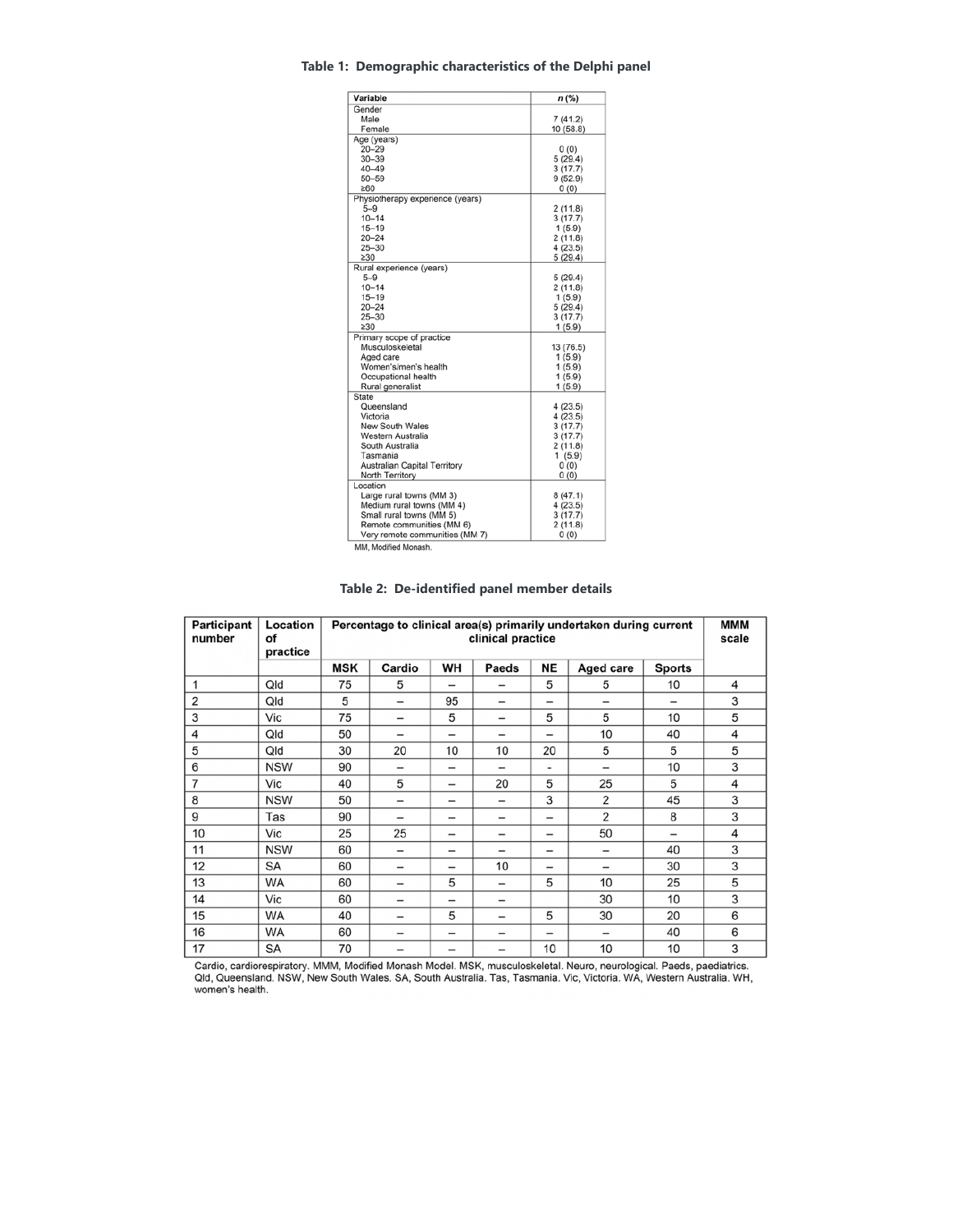#### **Table 3: Rural and remote physiotherapy competencies that did not reach consensus**

| <b>Excluded competencies:</b><br>Rural and remote physiotherapists must demonstrate the ability to: | <b>Agreement</b><br>$n$ (%) |
|-----------------------------------------------------------------------------------------------------|-----------------------------|
| (Reason for removal: did not reach expert consensus)                                                |                             |
| Practise with cultural awareness of indigenous populations                                          | 12/16 (75)                  |
| Understand the social importance of the community on determinants of health                         | 12/16 (75)                  |
| Participate as an active member of the community                                                    | 10/16 (62.5)                |
| Provide effective physiotherapy care for socially isolated persons or communities                   | 9/16(56.3)                  |
| Maintain an active role with professional networks                                                  | 12/16 (75)                  |

#### **Table 4: Entry-level rural and remote physiotherapy competencies list**

| <b>Competencies:</b>                                                                                                | <b>Agreement</b> |
|---------------------------------------------------------------------------------------------------------------------|------------------|
| Rural and remote physiotherapists must demonstrate the ability to:                                                  | n (%)            |
| Practise flexibly                                                                                                   | 16/16 (100)      |
| Practise independently                                                                                              | 13/16 (81.3)     |
| Understand the needs of rural communities and their residents                                                       | 15/16 (93.8)     |
| Understand the impact of the socioeconomic context on their unique rural setting                                    | 14/16 (87.5)     |
| Understand the unique social and occupational requirements for those living in a rural setting                      | 15/16 (93.8)     |
| Advocate for health promotion within the community                                                                  | 14/16 (87.5)     |
| Practise effectively and sustainably with limited resources                                                         | 14/16 (87.5)     |
| Provide effective physiotherapy care for a range of clinical conditions across the lifespan                         | 16/16 (100)      |
| Value the clinical experience of colleagues in rural practice                                                       | 15/16 (93.8)     |
| Maintain integrity as a recognisable healthcare professional within the community                                   | 15/16 (93.8)     |
| Proactively manage their own health and resilience to meet the ongoing challenges of rural                          | 16/16 (100)      |
| practice                                                                                                            |                  |
| Manage potential ethical conflicts when practising in a rural setting                                               | 14/16 (87.5)     |
| Understand the role of other members of the healthcare team                                                         | 16/16 (100)      |
| Maintain effective working relationships with members of the healthcare team                                        | 14/16 (87.5)     |
| Pursue additional skill development in rural physiotherapy practice including self-directed                         | 16/16 (100)      |
| learning                                                                                                            |                  |
| Use reflection to advance own knowledge and skills                                                                  | 13/16 (81.3)     |
| Seek the expertise of others where required                                                                         | 13/16 (81.3)     |
| Educate other members of the multidisciplinary team on aspects of physiotherapy care                                | 13/15 (86.7)     |
| Practise with knowledge of community services and specialist referrals available for effective<br>care coordination | 13/15 (86.7)     |

#### **Discussion**

This study has explored the attributes that contribute to effective physiotherapy practice in rural Australia. The attributes are presented as a set of 19 competencies and reflect the complexity of rural physiotherapy practice. The competencies also emphasise the importance of providing health care that is responsive to rurality and considers broader constructs such as isolation, resource limitations and the social determinants of health. These competencies add to the body of work that explores effective practice in rural Australia, furthering the literature in the scope of entry-level physiotherapy practice. The competencies are a preliminary step in providing a common language for physiotherapists and their employers, and may be used to guide mentorship and training in this setting. In outlining attributes that contribute to effective practice, these competencies may also have a role in ensuring positive experiences in rural settings and may contribute to discussions around recruitment and retention.

The knowledge, skills and attributes represented by these competencies reflect the factors that add complexity to rural and remote practice, for example the ability to 'understand the needs of rural communities and their residents', 'understand the impact of the socioeconomic context on their unique rural setting' and

'understand the unique social and occupational requirements for those living in a rural setting'. The Allied Health Rural Generalist Pathway competencies encourage the deliberate fostering of these skills to overcome the challenges presented by rural practice, for example recommending 'appropriate and relevant community engagement mechanisms in rural and remote settings'<sup>7</sup>. The Allied Health Rural Generalist Pathway, combined with the findings of this study, encourage physiotherapy education providers to consider the inclusion of such awareness and skills in preprofessional training.

Several competencies generated concern the intrinsic skills of physiotherapists to problem solve in response to challenges to practising in rural and remote locations, including the ability to 'practise flexibly', 'practise independently', and 'practise effectively and sustainably with limited resources'. The inclusion of independence and sustainability competencies by the expert panel was not surprising, given that professional isolation and resource limitations are considered significant challenges for rural and remote health practitioners<sup>6</sup>. These skills further reflect the clinical adjustments required of physiotherapists working in a rural and remote health care model<sup>23</sup>. Similar skills relating to adaptation and initiative in the face of scarcity have been identified as strengths of health practitioners working in this area<sup>24</sup>. Beattie et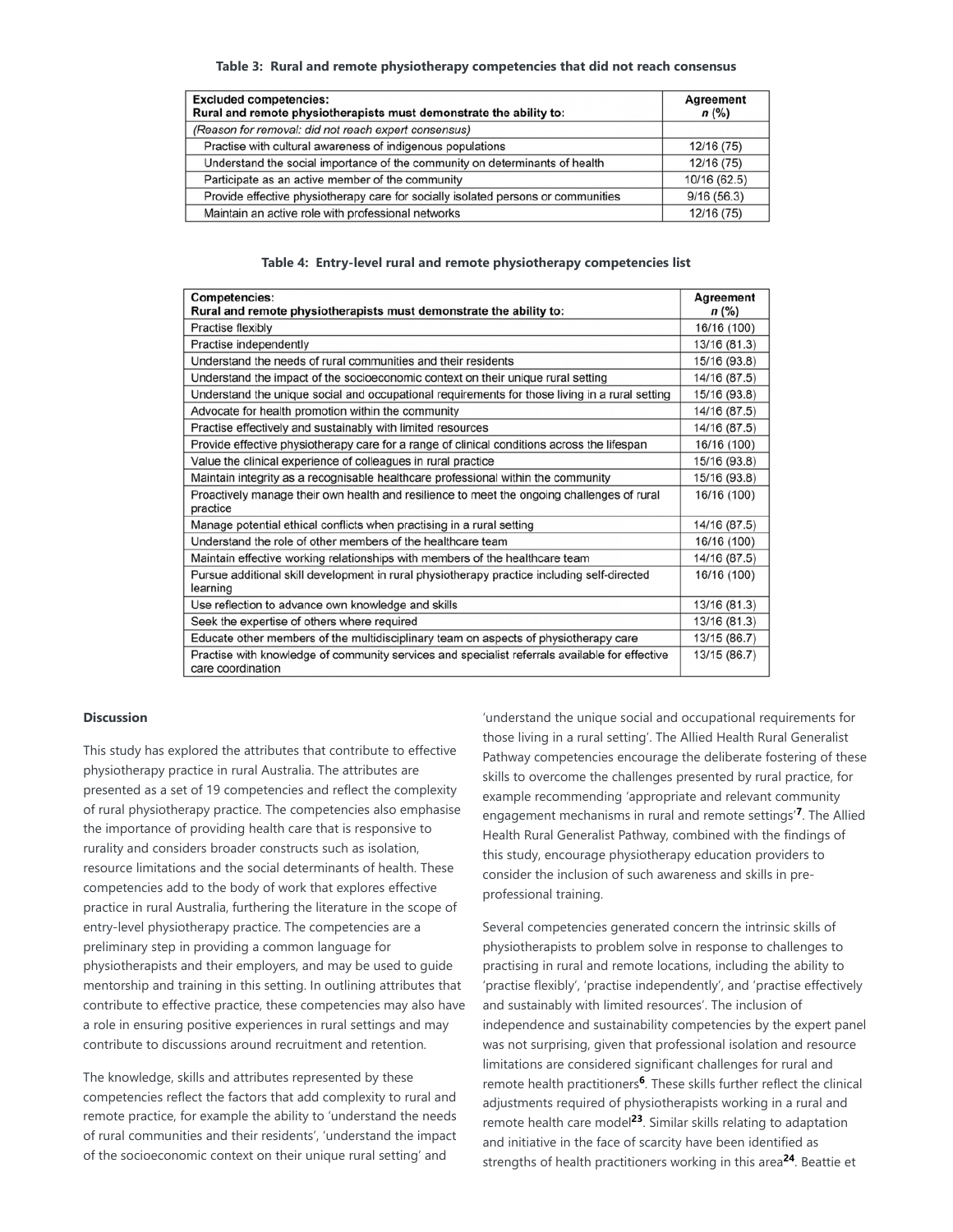al's framework also advocates for the acquisition of generic competence such as leadership and management, on entry to the rural workforce<sup>9</sup>. The additional skills that contribute to effective practice in the rural setting may highlight the disparity between rural and metropolitan practice. This study presents the competencies that contribute to responsive practice in rural settings, and may encourage new graduates to consciously foster these skills when working rurally.

The competencies developed within the present study are particularly relevant to the retention challenges faced in rural and remote physiotherapy settings. Warburton and colleagues (2014) identified that, in rural and remote settings, workplace support was a strong extrinsic factor that contributed to retention of healthcare practitioners<sup>25</sup>. The final set of competencies featured skills valuing the resources and supports available; for example the ability to 'value the clinical experience of colleagues in rural practice'. A literature review conducted by Campbell and colleagues identified that the intrinsic qualities of rural and remote work, such as the ability to be flexible and autonomous, were viewed as beneficial to working in the setting<sup>3</sup>. Attainment of these competencies in addition to the Physiotherapy Practice Thresholds in Australia and Aotearoa New Zealand (2015)<sup>10</sup> may create positive steps towards actions that may enhance retention. The competencies highlight the knowledge, skills and attributes required for effective practice in rural and remote settings; supporting entry-level physiotherapists to attain these may improve the sustainability of their practice, and subsequently their retention in this workforce.

The concept of independence as a competency was not unexpected considering the recognition of the ability to work autonomously as a key requirement for other health professionals working in rural and remote settings<sup>26</sup>, and the first-contact practitioner role of physiotherapists. It is known that practitioners who are able to develop a sense of professional autonomy may find rural and remote practice more satisfying and rewarding<sup>6</sup>, supporting the inclusion of a competency addressing independence. The opportunity to practice with autonomy must be considered in the context of current literature, which suggests that what are viewed as incentives by some may be viewed as disincentives by others<sup>27</sup>.

The literature reviewed by the Centre for Allied Health Evidence highlighted the many non-clinical domains of competence required of rural and remote practitioners<sup>6</sup>. In the present study, several competencies representing non-clinical domains were included in the final set, such as the ability to 'maintain integrity as a recognisable healthcare professional within the community', and 'proactively manage their own health and resilience to meet the ongoing challenges of rural practice'. Existing literature that considers all domains must be prioritised when referring to professional development and career progression, as opposed to effective entry-level practice.

Two competencies that did not reach expert consensus were 'practice with cultural awareness of indigenous populations' and 'understand the social importance of the community on determinants of health'. These potential competencies were

identified in the rural practice literature review undertaken prior to data collection. It is hypothesised that although these are fundamental to all physiotherapy practice, they did not reach consensus because they may not be applicable exclusively to all rural settings across Australia.

The creation of specific competencies for rural and remote physiotherapy practice may serve several purposes. Primarily, this set of competencies provides insight and a common language for individuals interested in the requirements of entry-level physiotherapists working specifically in rural or remote locations. This may facilitate a shared approach between educators regarding the requirements for professional development in this context. This study may also have relevance for guiding current curriculum or the potential for refining pre-professional training related to rural and remote physiotherapy education. Further inquiry into the feasibility of including specific rural and remote training into existing preprofessional programs or through individual approaches holds merit. As demonstrated by Strasser and Neusy, positive clinical and educational experiences in rural health during pre-professional training are strongly associated with entering the rural workforce<sup>12</sup>, which in turn informs curriculum design. Also, these entry-level competencies identify the knowledge, skills and attributes required of physiotherapists who are transitioning from student to clinician in the rural setting. As the competencies reflect the skills required to be effective, their use to guide new-graduate training may contribute to positive experiences in the rural setting. Ensuring that new graduates are appropriately prepared to deliver effective care may contribute to their retention to the rural workforce. Given the common challenges of rural and remote practice, these competencies may be potentially modified to suit other health disciplines. This article presents an introductory exploration of competencies for effective entry-level practice in rural and remote settings. Further research is required to gain a deeper understanding of the opinions of physiotherapists working in specific rural and remote settings (such as hospitals and aged care), as well as further research to establish the need for competencies that detail the unique skills of rural physiotherapy practice.

## *Limitations*

This study has only considered rural and remote physiotherapy practice in Australia, and the generality of the findings may be limited as other nations were not represented. This is reinforced by the geographic challenges and cultural variables that may be considered unique to the Australian context. Attrition occurred from the expert panel in round two (*n*=1) and round three (*n*=1), and the effect of this missing data is unknown. Over three-quarters of the panel identified as working most of their time in a 'musculoskeletal and/or sports private practice' setting. Despite this representing the respondent's location of practice rather than their clinical caseload, the skewed representation may have biased the final set of competencies toward musculoskeletal practice. All seven of the major disciplines of physiotherapy in Australia were represented within the panel members' workloads. Furthermore, a previously established consensus threshold of 80% was selected to achieve the aims of the study; however, if the panel had been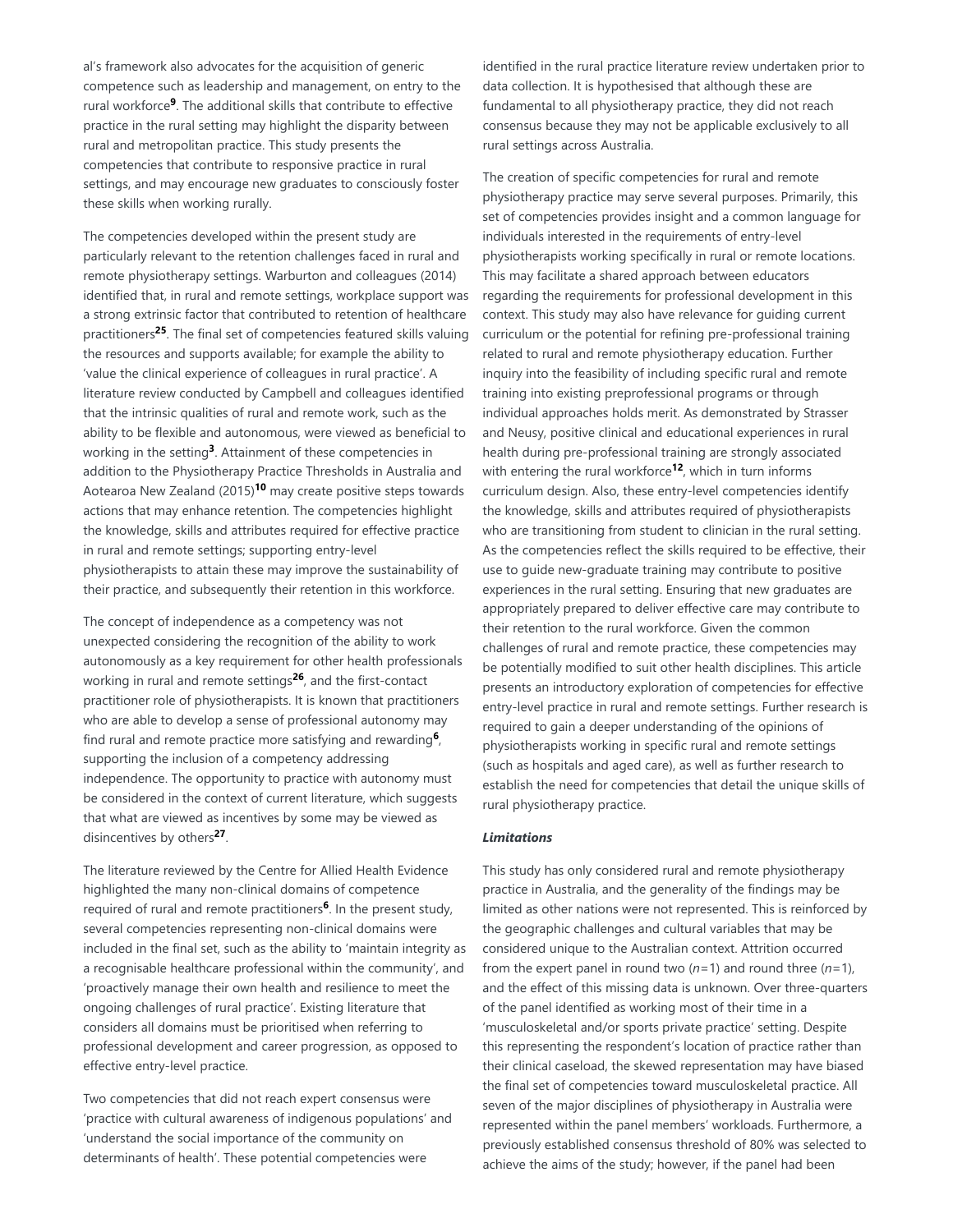required to achieve 100% agreement the ongoing deliberation may have altered the final set of competencies.

## **Conclusion**

This study has introduced competencies that detail the attributes

contributing to effective physiotherapy practice in rural Australia. These competencies support the understanding of rural and remote physiotherapy as an area of practice with unique challenges and may inform pre-professional preparation and newgraduate support.

# REFERENCES:

**1** Australian Bureau of Statistics. *Labour force, Australia, detailedelectronic delivery.* ABS cat. no. 6291.0.55.001. 2017. Available: web link (Accessed 10 October 2020).

**2** National Rural Health Alliance. *Advocating RACCHOs model of health care (the case for better health care).* 2021. Available: web link (Accessed 4 June 2021).

**3** Campbell N, McAllister L, Eley D. The influence of motivation in recruitment and retention of rural and remote allied health professionals: a literature review. *Rural and Remote Health* 2012; **12:** 1900. DOI link

**4** Sheppard L. Work practices of rural and remote physiotherapists. *Australian Journal of Rural Health* 2002; **9(2):** 85-91. DOI link, PMid:11259962

**5** Sheppard L, Nielsen I. Rural and remote physiotherapy: its own discipline. *Australian Journal of Rural Health* 2005; **13(3):** 135-136. DOI link, PMid:15932481

**6** Centre for Allied Health Evidence. *Literature review supporting the transition of allied health professionals to remote and rural practice.* Adelaide: University of South Australia, 2009.

**7** Australian Healthcare and Hospitals Association. *An accreditation system for rural generalist education and training for the allied health professions.* 2018. Available: web link (Accessed 10 October 2020).

**8** Services for Australian Rural and Remote Allied Health. *The Allied Health Rural Generalist Pathway.* 2020. Available: web link (Accessed 10 October 2020).

**9** Lin I, Beattie N, Spitz S, Kilmurray D. *Developing competencies for rural and remote allied health professionals in Western Australia.* 10th National Rural Health Conference. 2009. Available: web link (Accessed 10 October 2020).

**10** Physiotherapy Board of Australia. *Physiotherapy practice thresholds in Australia and Aotearoa New Zealand.* 2015. Available: web link (Accessed 10 October 2020).

**11** Gruppen L, Mangrulkar R, Kolars J. The promise of competencybased education in the health professions for improving global health. *Human Resources for Health* 2012; **10:** 43. DOI link, PMid:23157696

**12** Strasser R, Neusy AJ. Context counts: training health workers in and for rural and remote areas. *Bulletin of the World Health Organization* 2010; **88(10):** 777-782. DOI link, PMid:20931063

**13** Dalton LM, Routley GK, Peek KJ. Rural placements in Tasmania: do experiential placements and background influence undergraduate health science student's attitudes toward rural practice? *Rural and Remote Health* 2008; **8(3):** 962. DOI link,

#### PMid:18767916

**14** Giannarou L, Zervas E. Using Delphi technique to build consensus in practice. *International Journal of Business Science and Applied Management* 2014; **9(2):** 65-82.

**15** Chia-Chien H, Brian AS. The Delphi technique: making sense of consensus. *Practical Assessment, Research & Evaluation* 2007; **12(10):** 1-8.

**16** Krippendorff K. *Content analysis: an introduction to its methodology. 3rd ed.* Los Angeles, CA: SAGE, 2013.

**17** Keeney S, Hasson F, McKenna HP. *The Delphi technique in nursing and health research.* Chichester: Wiley-Blackwell, 2011. DOI link

**18** Forbes R, Mandrusiak A, Smith M, Russell T. Identification of competencies for patient education in physiotherapy using a Delphi approach. *Physiotherapy* 2018; **104(2):** 232-238. DOI link, PMid:28779970

**19** Jensen GM, Gwyer J, Shepard KF. Expert practice in physical therapy. *Physical Therapy* 2000; **80(1):** 28-43. DOI link

**20** Australian Bureau of Statistics. *Modified Monash Model 2019.* Available: web link (Accessed 10 October 2020).

**21** Australian Physiotherapy Association. *'Find a physio' database.* Available: web link (Accessed 5 September 2019).

**22** Braun V, Clarke V. Using thematic analysis in psychology. *Qualitative Research in Psychology* 2006; **3(2):** 77-101. DOI link

**23** Martin R, Mandrusiak A, Lu A, Forbe R. New-graduate physiotherapists' perceptions of rural practice. *Australian Journal of Rural Health* 2020; **28(5):** 443-452. DOI link, PMid:32985085

**24** Longenecker RL, Wendling A, Hollander-Rodriguez J, Bowling J, Schmitz D. Competence revisited in a rural context. *Family Medicine* 2018; **50(1):** 28-36. DOI link, PMid:29346700

**25** Warburton J, Moore ML, Clune SJ, Hodgkin SP. Extrinsic and intrinsic factors impacting on the retention of older rural healthcare workers in the north Victorian public sector: a qualitative study. *Rural and Remote Health* 2014; **14(3):** 2721. DOI link, PMid:25160873

**26** Young L, Larkins SL, Sen Gupta TK, McKenzie SH, Evans RJ, Crowe MJ, et al. Rural general practice placements: alignment with the Australian Curriculum Framework for Junior Doctors. *Medical Journal of Australia* 2013; **199(11):** 787-791. DOI link, PMid:24329659

**27** Heaney SE, Tolhurst H, Baines SK. Choosing to practice in rural dietetics: what factors influence that decision? *Australian Journal of Rural Health* 2004; **12(5):** 192-196. DOI link, PMid:15588261